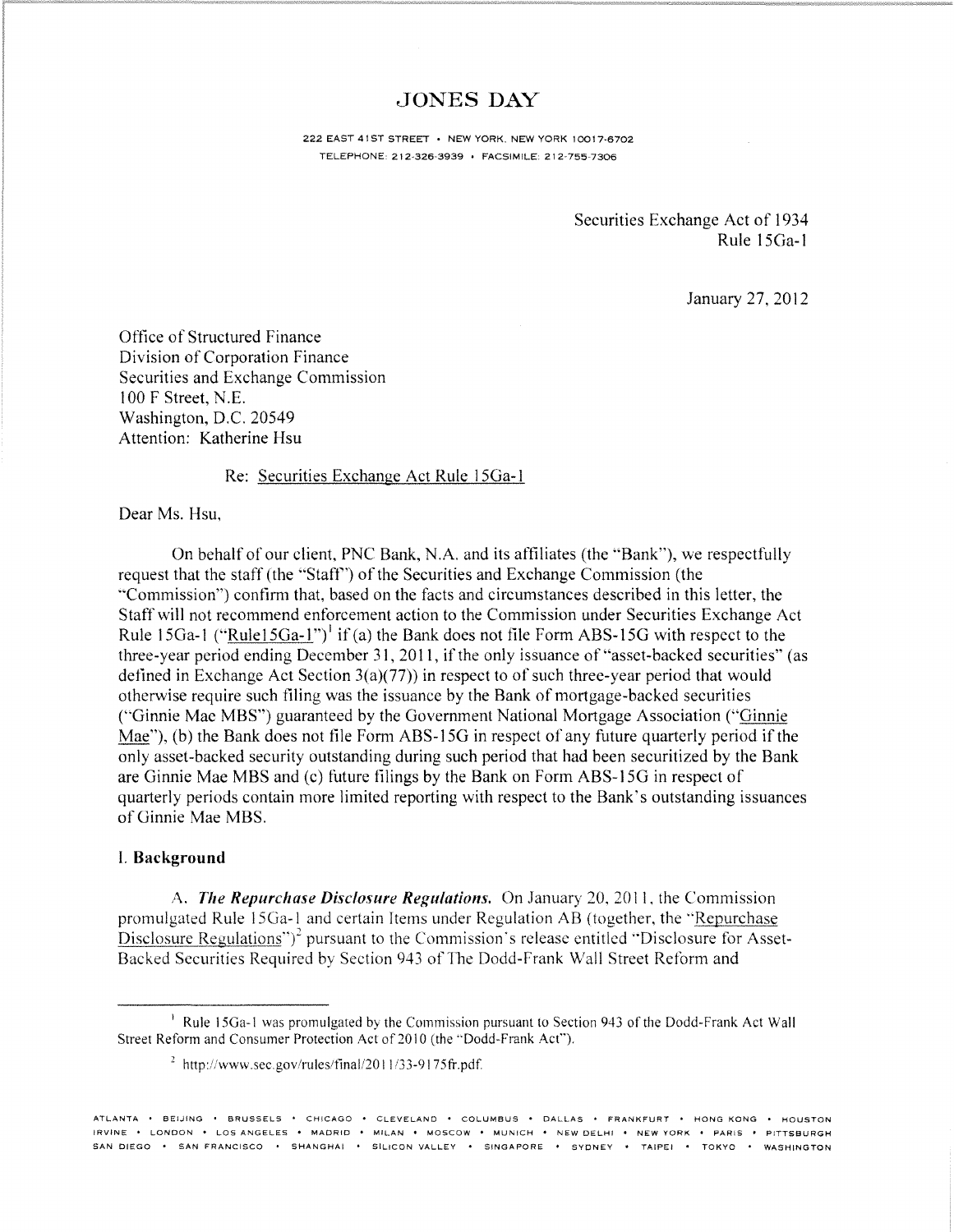Consumer Protection Act" (the "Adopting Release")<sup>3</sup>. As with other market participants, the Bank has been implementing appropriate processes to prepare for the requirements of the Repurchase Disclosure Regulations, and we understand that market participants continue to identify and discuss issues arising in the context of these regulations that require interpretation or clarification.

B. *PNC Bank, N.A.* Prior to 2009, the Bank (including its predecessors) securitized a number of classes of consumer and commercial assets in public and private transactions, including credit card receivables, residential and commercial mortgages and automobile loans. The Bank has not been the sponsor with respect to any issuances of "asset-backed securities" (within the meaning of the Exchange Act Section  $3(a)(77)$ ) since  $2008<sup>4</sup>$ . The Bank has originated residential mortgage loans which it sold to third parties (including Fannie Mae and Freddie Mac) that subsequently securitized those loans. Finally, the Bank has issued and continues to issue securities whose timely payment of interest and principal are guaranteed by Ginnie Mae and which pass through principal and interest from underlying pools of federally insured mortgages originated or assumed and serviced by the Bank.

The Bank expects to be included as an originator of securitized assets on other securitizers' Form ABS-15G for the three-year period ended December 31, 2011, as well as for future quarterly periods reported by those securitizers. The Bank intends to file ongoing quarterly reports on Form ABS-ISG for all outstanding securitizations where PNC is the securitizer. The Bank also intends to include required Regulation AB disclosures (Items 1104 and 1121) in prospectuses for future public offerings of asset-backed securities, and with respect to Item 1121 (Distribution and Pool Performance Information), in the Form 10-0 filings for its Credit Card Master Trust and any other outstanding registered otferings of asset-backed securities for which it has filing obligations.

C. *Ginnie Mae.* Ginnie Mae is an association created under Federal law under the auspices of the Department of Housing and Urban Development. Ginnie Mae does not buy or sell loans and is not the issuer of mortgage-backed securities ("MBS"). Rather, Ginnie Mae guarantees to investors the timely payment of principal and interest on MBS backed by federally insured or guaranteed loans, in particular loans insured by the Federal Housing Administration ("FHA") or guaranteed by the Department of Veterans Affairs ("VA"). Other guarantors or issuers of loans eligible as collateral for Ginnie Mae MBS include the Department of Agriculture's Rural Housing Service ("RD") and the Department of Housing and Urban Development's Office of Public and Indian Housing ("PIH"). Only loans originated in accordance with the requirements of these federal insurers or guarantors are eligible for inclusion in Ginnie Mae MBS.

<sup>}</sup> Release Nos. 33-9175; 34-6374.

<sup>4</sup> We note the Bank's creation, in July 2009, solely as additional credit support for investors, of subordinate Class 0 Notes for the Bank's outstanding credit card master trust series. The Class D Notes were created during the financial crisis as credit enhancement for the outstanding investor notes, by reclassifying a portion of PNC's outstanding Seller's Interest as a first loss investor note held by PNC. Because no otfer or sale of securities was made and no consideration was received by PNC (rather PNC merely exchanged a portion of its Seller's Interest for the Class 0 Notes), we believe that this should not count as an "issuance" under Rule 15Ga-l.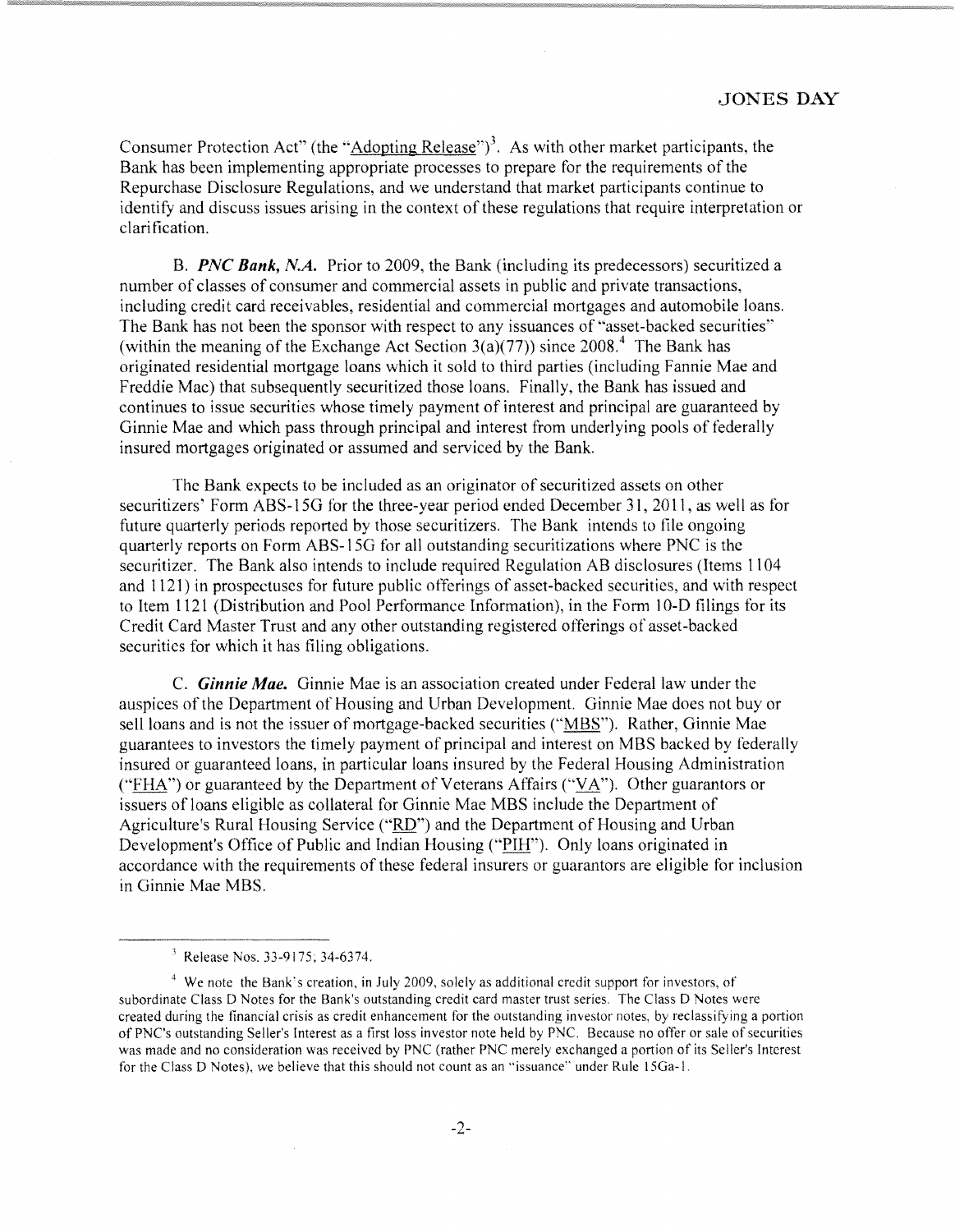Ginnie Mae MBS comprise a substantial market. As of the end of fiscal 2010, there were 380 approved Ginnie Mae issuers, comprising a diverse group of private lending institutions that originate eligible loans. With the rapid decline in non-agency residential mortgage securitizations, Ginnie Mae's share of the MBS market had increased by the end of fiscal 2010 to 29% of all outstanding, with issuances totaling \$413 billion in aggregate principal amount. The aggregate outstanding balance of Ginnie Mae MBS as of the end of fiscal 2010 was \$1.0462 trillion.<sup>5</sup>

While Ginnie Mae is often considered together with Fannie Mae and Freddie Mac as government-sponsored enterprises, there are important differences<sup>6</sup>. Ginnie Mae securities are the only MBS to carry the full faith and credit guaranty of the United States government. Ginnie Mae offers two MBS products: Ginnie Mae I MBS and Ginnie Mae II MBS. Under the Ginnie Mae I and II MBS programs, eligible mortgage loans are not sold by the originating mortgage lender and Ginnie Mae MBS are not issued out of legally established special purpose entities, such as trusts. Rather, the originator of the backing mortgages is considered the issuer of the Ginnie Mae MBS.

Ginnie Mae I MBS requires all mortgages in a pool to be of the same type (e.g. singlefamily). The mortgage interest rates must all be the same and the mortgages must be issued by the same lender. Ninety percent of the pooled mortgages backing 30-year pass-throughs must have original maturities of 20 or more years. In addition, the minimum pool size is \$1 million; and each payment on Ginnie Mae I MBS is made on the 15th day of each month. Ginnie Mae II MBS permits multiple-issuer pools to be assembled, which in tum allows for larger and more geographically dispersed pools as well as the securitization of smaller portfolios. A wider range of coupons is permitted in a Ginnie II MBS pool, and issuers are given greater flexibility on the range of fees — ranging from 25 to 75 basis points for pools issued after July 1, 2003 and 50 to 150 basis points for pools issued earlier. The minimum pool size is \$250,000 for multiple-lender pools and \$1 million for single-lender pools. Each Ginnie II MBS payment is made on the 20th day of each month.<sup>7</sup>

PNC is an approved issuer under both the Ginnie Mae I and Ginnie Mae II MBS programs. Accordingly, PNC is seeking interpretive advice with respect to those programs.

Under the Ginnie Mae I and II MBS Programs, the issuer is liable for shortfalls on payments due on the MBS, whether due to shortfalls in payments from underlying mortgage loans or otherwise. The issuer must pay security holders on time and in the full amount specified by the terms of the MBS regardless of whether the issuer receives mortgage payments on time or receives them at all. There is no concept of permitting the issuer to forego advances of funds if deemed nonrecoverable. If pooled loans are delinquent or in foreclosure, issuers must use their own funds to insure that security holders receive principal and interest when due. The issuer

 $\frac{1}{2}$ See Ginnie Mae's 2010 Annual Report (http://www.ginniemae.gov/about/ann\_rep/annual\_report10.pdf).

 $<sup>6</sup>$  We note that the Adopting Release for Rule 15Ga-1 is silent as to the treatment of Ginnie Mae MBS.</sup>

<sup>&</sup>lt;sup>7</sup> See Ginnie Mae's website at http://www.ginniemae.gov/about/about.asp?subTitle=About.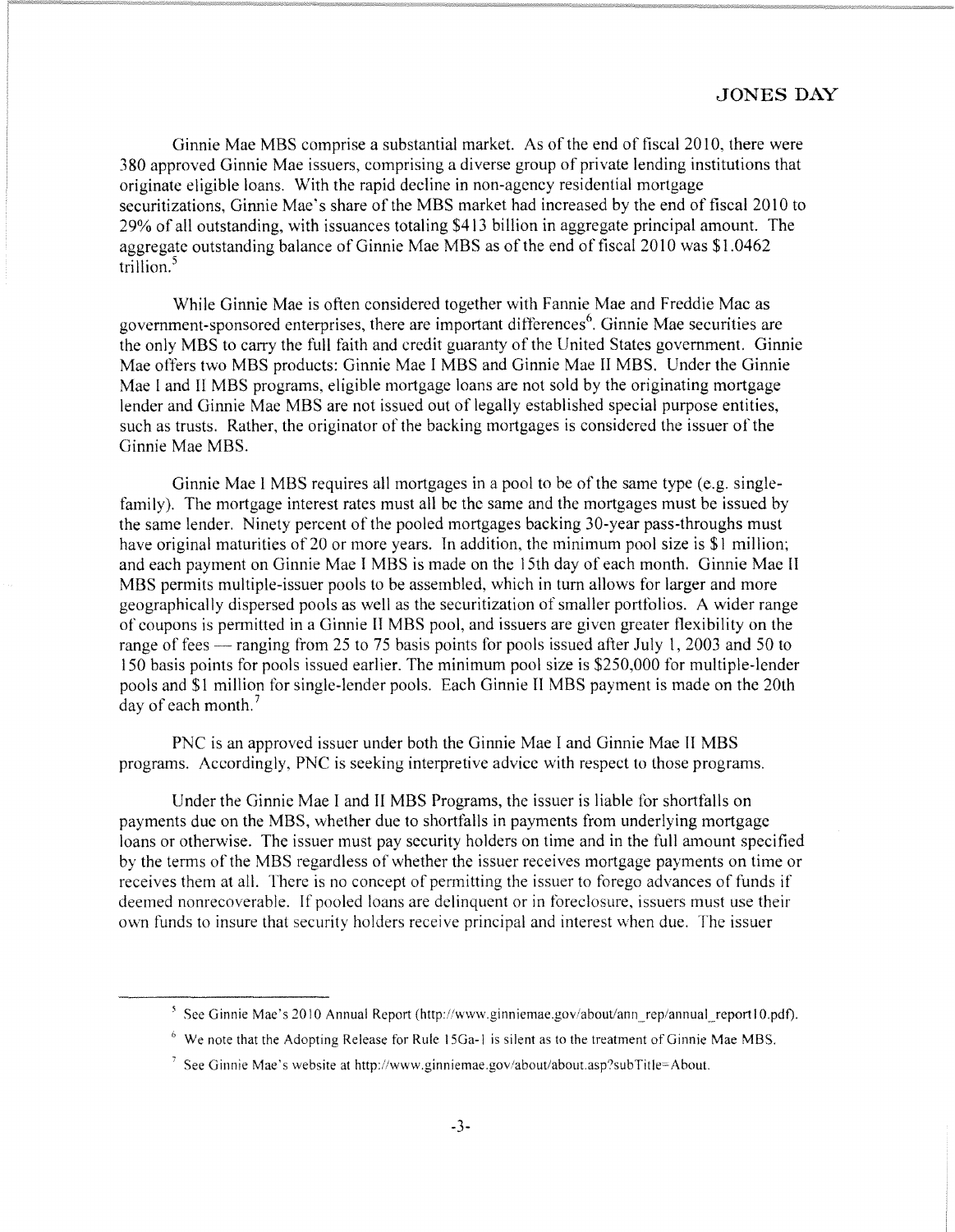may reimburse itself only from late mortgagor payments, liquidation proceeds, or FHA, V A, RD, or PIH insurance or guaranty payments.<sup>8</sup>

*D. Repurchase obligations.* Under the Ginnie Mae 1 and II MBS programs, issuers certify that the underlying mortgage loans conform to Ginnie Mae's program requirements and are not defective.  $9$  "A defective mortgage is a mortgage: (1) that cannot be insured or guaranteed by an agency of the Federal Government, named in Section  $306(g)(1)$  of the National Housing Act; (2) that has been refused by the insuring or guaranteeing agency; (3) for which federal agency insurance or guaranty has been withdrawn; or (4) for which, in the case of GNMA II Single Family Level Payment MBS and H4H mortgage loans, FHA is prohibited from paying insurance benefits, whether or not the mortgage is insured, or (5) that does not comply with the terms of the related securities."<sup>10</sup> If a single family mortgage or manufactured home loan is found to be defective within tour months after the issue date of the securities, the issuer must cure the defect or replace the mortgage or loan in the pool or loan package with a substitute mortgage or loan. After the four-month period, replacement is not allowed, and the issuer must either cure the defect or repurchase the mortgage or loan out of the pool or loan package at par, less the principal payments advanced by the Issuer.

Issuers and custodians police the reporting and resolution (including repurchases) of defective mortgages underlying Ginnie Mae MBS. After the issuer/servicer or custodian discovers a detective mortgage in the pool, it must notity Ginnie Mae and can only repurchase the mortgage after receiving Ginnie Mae's written approval.<sup>11</sup> Many Ginnie Mae MBS are issued on a "to-be-announced" (TBA) basis, meaning that the lender's review of pool mortgages for compliance is not complete at such time. Accordingly, defective mortgages are sometimes discovered after issuance of the Ginnie Mae MBS and a cure, repurchase or substitution of the defective mortgage occurs. A repurchase by the issuer is treated as a liquidation or prepayment of the loan and passed through to investors. This information is reported monthly to Ginnie Mae.<sup>12</sup> Ginnie Mae has historically made this data available to investors on its website on a quarterly basis, but since September 2011 has provided these data disclosures on a monthly basis. <sup>13</sup>

Moreover, our understanding is that such repurchases or substitutions of detective loans are rare. For example, based on the Bank's servicing system for the Ginnie Mae program, the

<sup>11</sup> Id. See also Ginnie Mae's form of issuer repurchase request (http://www.ginniemae.gov/guide/pdf/app\_vi-02.pdf).

 $12$  See Ginnie Mae's forms of monthly accounting report and liquidation schedule (http://www.ginniemae.gov/guide/pdf/app\_vi-04.pdf). A separate reporting field entitled "reason for removal" is present" and is broken down further into 6 categories, including "substitution" and "other" (which is the category utilized for reporting repurchases of defective loans).

 $<sup>13</sup>$  See Ginnie Mae MBS Disclosure Data - Research Tools at</sup> http://www.ginniemae.gov/investors/data.asp?Section=Investors.

<sup>&</sup>lt;sup>8</sup> See Chapter 5 of the Ginnie Mae MBS Guide (http://www.ginniemae.gov/guide/pdf/chap05.pdf).

 $9$  See Section 3.06 of Ginnie Mae's form of Guaranty Agreement (single-family), at http://www.ginniemae.gov/guide/pdf/app\_iii-15.pdf.

 $10$  See Chapter 14 of the Ginnie Mae MBS Guide (http://www.ginniemae.gov/guide/pdf/chap14.pdf).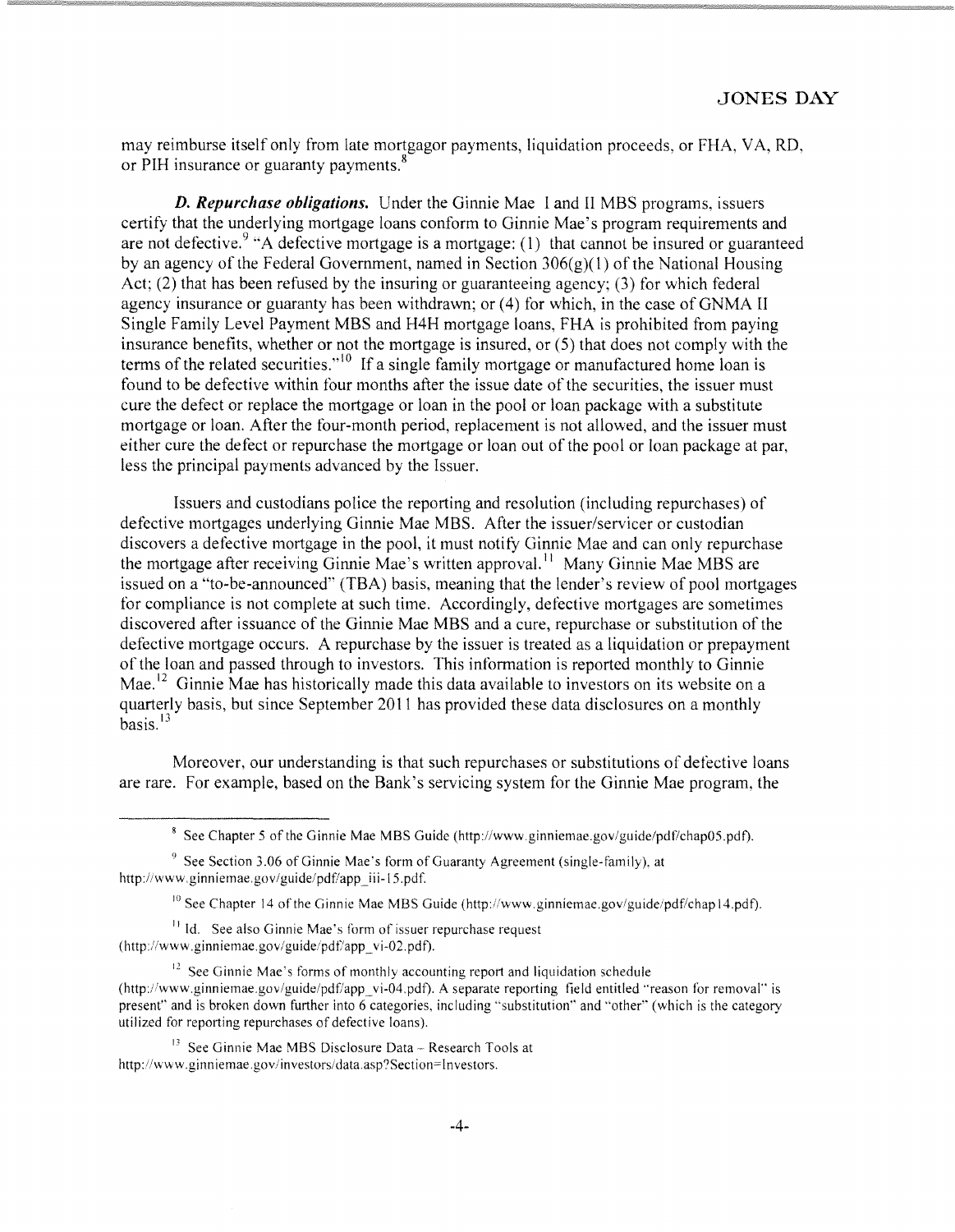aggregate outstanding principal balance of loans for which the Bank potentially has the repurehase obligation underlying Ginnie Mae MBS was approximately \$17.9 billion as of December 31, 2011 (representing approximately 160,000 loans). For the three-year period ended December 31, 2011, PNC effected approximately 85 defective loan repurchases totaling approximately \$12.4 million. With respect to all issuers of Ginnie Mae MBS, we have determined that for the three-month period ended November 30, 2011, out of approximately 7.7 million loans outstanding in Ginnie Mae MBS pools, only 2,284 repurchases or substitutions for defective loans occurred, representing 0.03% of the total loans outstanding.

**E.** Rule 15Ga-1(a). Rule 15Ga-1(a) requires disclosure concerning "assets securitized by the seeuritizer that were the subject of a demand to repurchase or replace for breach of the representations and warranties concerning the pool assets for all asset-backed securities held by non-affiliates of the securitizer during the period". The Adopting Release confirms the rule's purpose of identifying asset originators with clear underwriting deficiencies based upon repurchase activities, including resistance to repurchase demands. However, as noted above, Ginnie Mae MBS issuers already report repurchase activity in detail through Ginnie Mae. Accordingly, investors have had and will continue to have timely, transparent access to loan repurchase data for Ginnie Mae MBS comparable to that provided under Rule 15Ga-l, thereby obviating the need for separate, duplicative reporting by issuers under the Repurchase Disclosure Regulations. Nonetheless, investors might find it useful if repurchase reporting by securitizers otherwise required to file Form ABS-15G includes a statement by the filer as to (i) whether it is an issuer of Ginnie Mae MBS and (ii) if so, whether or not it has made repurchases of defective loans, and disclosing any activity related to the loan repurchases.

## **II. Interpretive Request**

For the forgoing reasons we respectfully request the Staff to confirm that, based on the facts and circumstances described in this letter, the Staff will not recommend Enforcement action to the Commission under Rule 15Ga-l if (a) the Bank does not file Form ABS-15G with respect to the three-year period ending December 31,2011, if the only issuance of asset-backed securities in respect to of such three-year period that would otherwise require such tiling was the issuance by the Bank of Ginnie Mae MBS, (b) the Bank does not file Form ABS-15G in respect of any future quarterly period if the only asset-backed security outstanding during such period that had been securitized by the Bank are Ginnie Mae MBS and (c) future filings by the Bank on Form ABS-I5G in respect of quarterly periods contain more limited reporting with respect to the Bank's outstanding issuances of Ginnie Mae MBS. Specifically, with respect to any future reporting period for which the Bank is otherwise obligated to file Form ABS-I5G in respect of such period, with respect to Ginnie Mae MBS for which the Bank is the issuer, the Bank will exclude each such Ginnie Mae MBS from the table as otherwise required by Rule  $15G(a)-1(a)(1)$  and instead only include a statement that it is an issuer of Ginnie Mae MBS. However, the Bank will provide the tabular disclosures required by Rule  $15G(a)-1(a)(1)$ with respect to any specific Ginnie Mae MBS issuance for which there was repurchase activity during such period. If there was no such repurchase activity, then the Bank will state that it had no activity to report for the respective period.